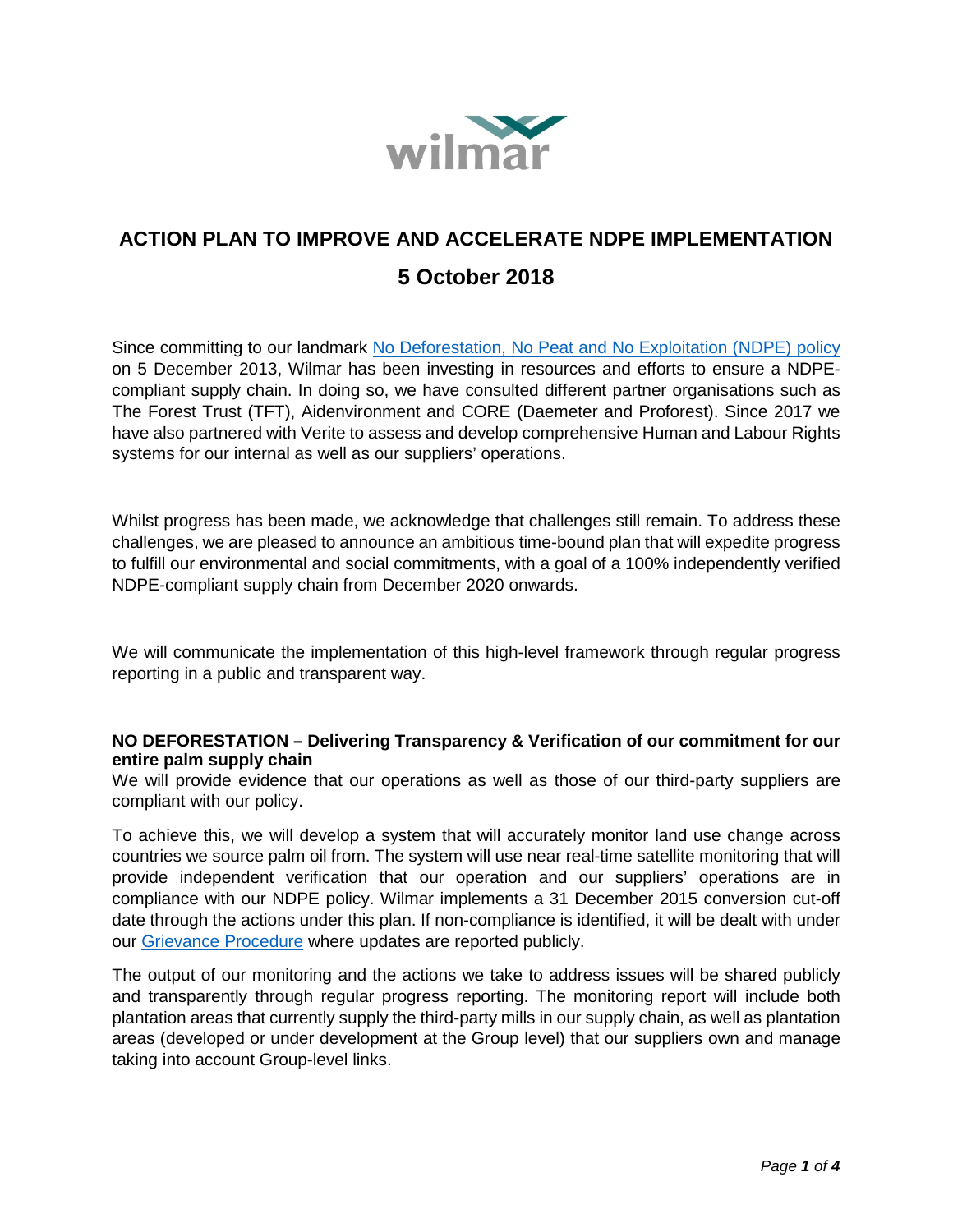Timeline associated with these actions is as follows:

| <b>Action Plan Targets</b> |                                                                                                                                                                                                                                                                                             | <b>Target Date</b>      |
|----------------------------|---------------------------------------------------------------------------------------------------------------------------------------------------------------------------------------------------------------------------------------------------------------------------------------------|-------------------------|
|                            | A. Upload all of Wilmar's own plantation concession maps to a<br>public platform.                                                                                                                                                                                                           | <b>Completed</b>        |
| В.                         | Write a letter to all suppliers requesting that they submit their<br>concession maps, to Group level, and for them to upload<br>these publicly in shape file format or equivalent.                                                                                                          | <b>Completed</b>        |
|                            | C. Review and update Grievance Procedure to strengthen the<br>grievance handling process.                                                                                                                                                                                                   | <b>November</b><br>2018 |
|                            | D. Review the concession data of our third-party suppliers,<br>including to Group level, which is already in the public domain<br>or currently available to us and ensure clear next steps are in<br>place to address any potential expansion that would not be in<br>line with our policy. | <b>December</b><br>2018 |
| Е.                         | Develop and publish a concise process for securing the<br>publication of all concession maps of our suppliers.                                                                                                                                                                              | January 2019            |
| F.                         | Develop a forest monitoring system that will accurately<br>monitor land use change across all countries we source palm<br>oil from.                                                                                                                                                         | Q1 2019                 |
|                            | G. Deploy the global monitoring mechanism, combining<br>supplying mill locations and concession maps at Group level.                                                                                                                                                                        | Q1 2019                 |
|                            | H. Develop independent verification methodology and criteria, in Q2 2019<br>conjunction with stakeholders, to achieve our goal of an<br>independently verified NDPE-compliant supply chain from<br>December 2020 onwards.                                                                   |                         |

### **NO DEFORESTATION – Lead a cross-industry collaboration to tackle deforestation beyond our supply chain**

While palm oil is a dominant commodity in many landscapes from where we source, many of those landscapes contain areas of important conservation value. Deforestation follows complex dynamics that cannot be addressed simply through a linear, single commodity supply chain approach. As such, forest areas to be conserved need to be well identified alongside the conditions that represent a future deforestation risk.

We will accelerate this identification process by leading the initial development of a collaborative platform that will allow Wilmar and other actors e.g. Government, local civil society organisations (CSOs), palm and any other industry actors, to access accurate data about forests, to prioritise, monitor and provide evidence to jointly take the needed actions to support the implementation of our No Deforestation commitment and similar commitments many brands and peer companies around the world have made. This will also be linked to the High Carbon Stock (HCS) Approach that is already well-established.

Once identified, further studies of those areas will be required to highlight the drivers and causes of deforestation in their local context with the aim to support local efforts to enhance forest conservation outcomes, explore options for remediation/restoration and community development opportunities.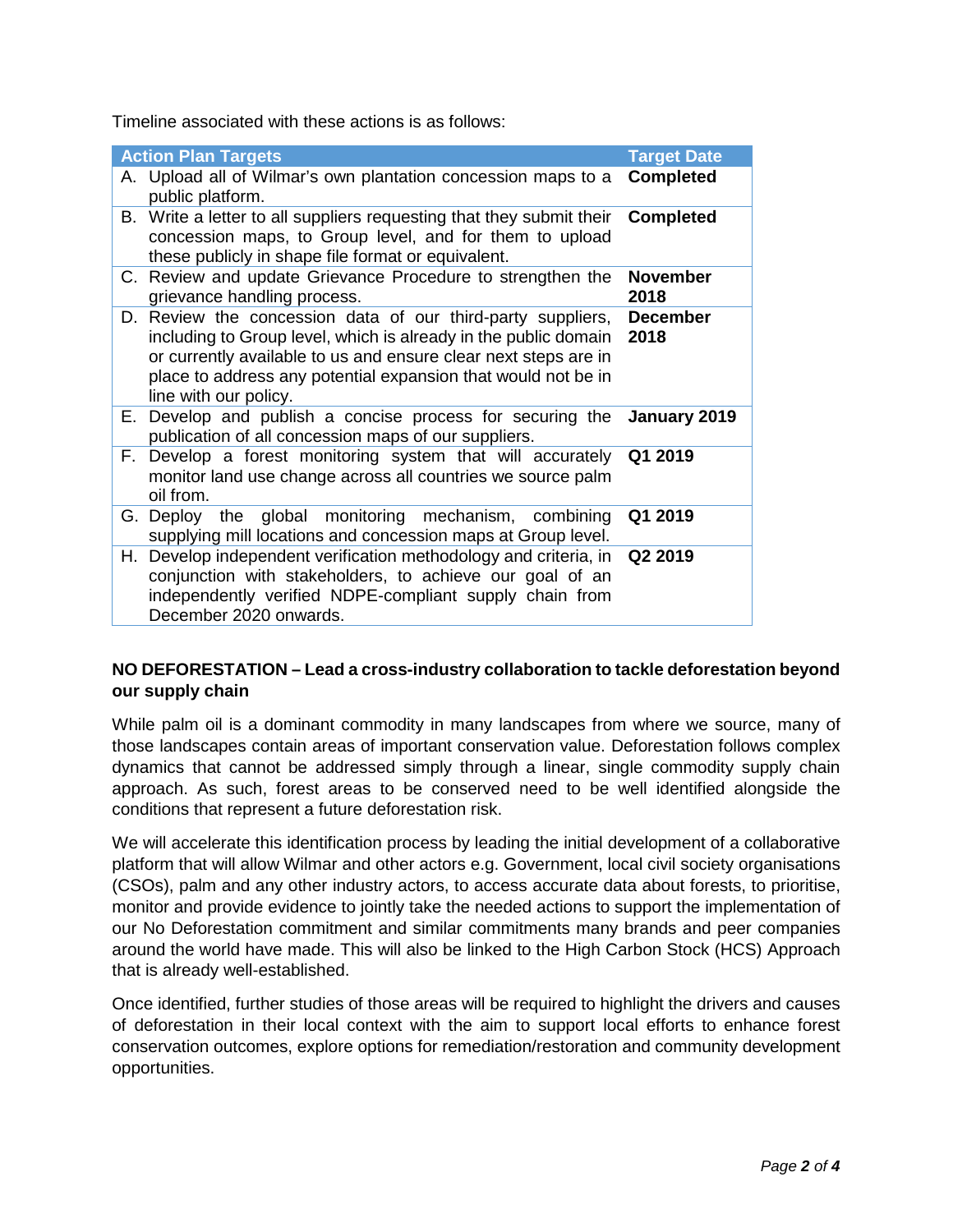Wilmar acknowledges our position in the industry and that to realise a truly responsible production base, we need to take a strong leadership position. We see this as an opportunity to set an example for others to follow or as a basis to work more concretely with others on the challenges we must overcome together. We invite other major industry players to undertake similar efforts and to collaborate with us where our shared supply chains make it sensible to do so. We also invite CSOs as well as the government to join us in building this platform.

Timeline associated with this initiative is as follows:

| <b>Action Plan Targets</b> |                                                                                                                                                                                                                                                                                      | <b>Target Date</b> |
|----------------------------|--------------------------------------------------------------------------------------------------------------------------------------------------------------------------------------------------------------------------------------------------------------------------------------|--------------------|
|                            | A. Engage actors and partners to join and support the No Q4 2018<br>Deforestation large scale programme.                                                                                                                                                                             |                    |
|                            | B. Support the development of an accurate High Carbon Stock Q1 2019<br>(HCS) stratification for the whole of Indonesia. [First]<br>geographical focus to be further expanded                                                                                                         |                    |
|                            | C. Run historical deforestation analysis to identify deforestation Q1 2019<br>patterns in Indonesia and develop a roll-out plan thereafter.                                                                                                                                          |                    |
|                            | D. Work with stakeholders, governments and industry peers to Q1 2019<br>identify forest areas that are a priority to focus conservation<br>efforts on. For large high priority areas, run deforestation<br>drivers analysis and report findings.                                     |                    |
|                            | E. Drive collaborative industry actions to support local integrated From Q2 2019<br>action plans to strengthen forest conservation and explore onwards<br>options for remediation/restoration, for example via<br>Landscape level programmes or community/smallholder<br>programmes. |                    |

## **NO EXPLOITATION** *–* **Labour-related activities and monitoring**

While the No Deforestation aspect of our sustainability policy has received significant attention, we have also worked hard to advance the No Exploitation component. In respect of workers' rights, we have partnered with a number of organisations, such as Business for Social Responsibility (BSR), TFT, Verite and Forum for the Future, to develop strategies towards addressing a number of issues we have come to realise are chronic and widespread. We will continue to collaborate with our partners to strengthen the application of our No Exploitation commitments in practice.

We will now undertake a three-stage process to re-focus and drive forward our strategy. Firstly, we will carry out a review of our work to date; secondly, we will identify shortfalls from the best practice standard that have been applied to third-parties and develop tools and approaches to address these issues; and thirdly, we will share an updated public time-bound action plan to address priority issues and risks in our suppliers' upstream operations.